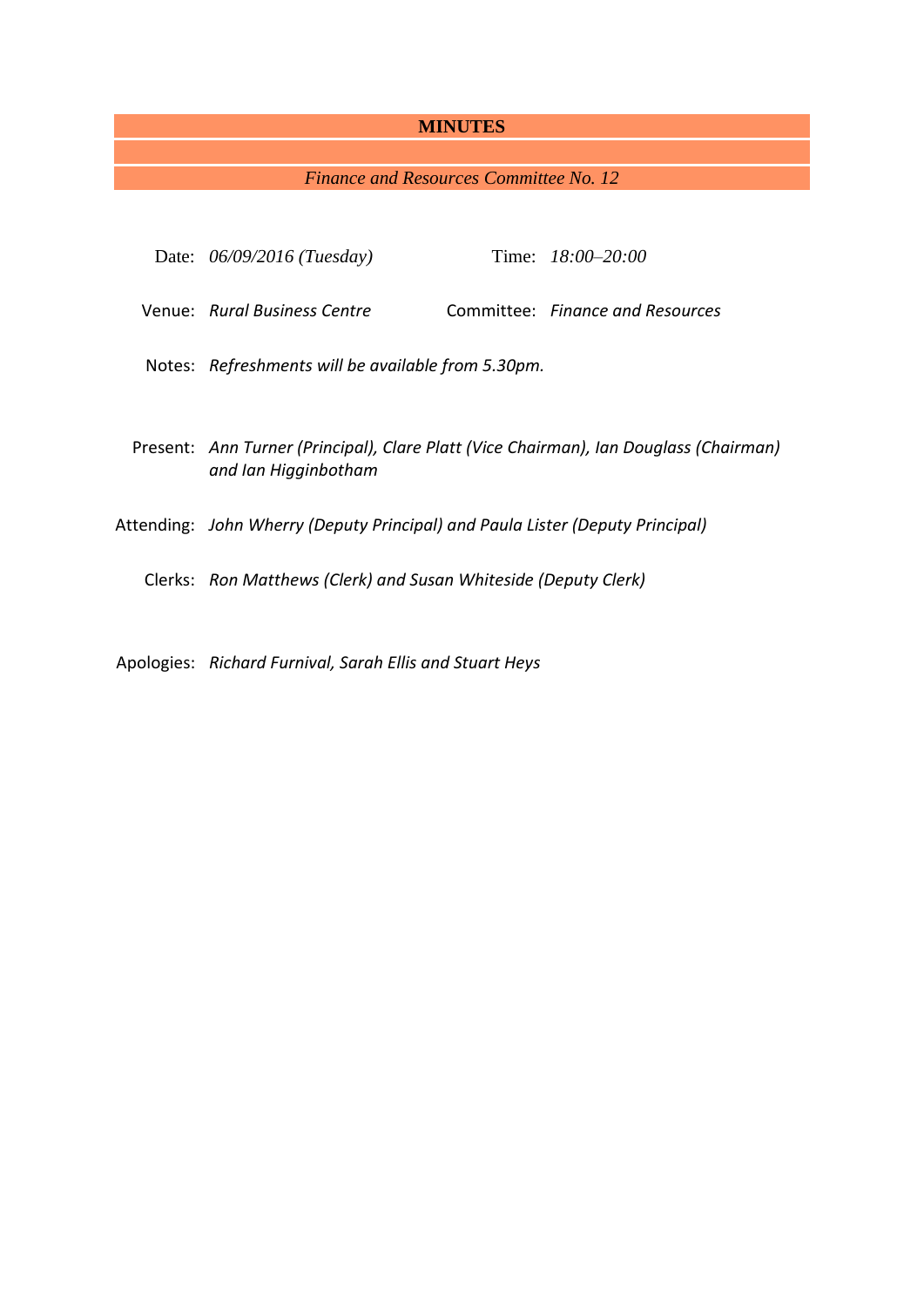# *Public* **Minutes**

| Item number:<br>(and category) | Item description:                                                                                                                                                                                                                                          |  |  |  |
|--------------------------------|------------------------------------------------------------------------------------------------------------------------------------------------------------------------------------------------------------------------------------------------------------|--|--|--|
| 65.16<br><b>Decision</b>       | <b>Attendance of College Management Staff</b><br>Section 8.2 of the current Constitution and Terms of Reference for the<br>Finance and Resources Committee states: College Management and / or<br>Consultants may attend meetings in an advisory capacity. |  |  |  |
|                                | <b>Resolved:</b>                                                                                                                                                                                                                                           |  |  |  |
|                                | That College Management staff attend the meeting.                                                                                                                                                                                                          |  |  |  |
| 66.16<br>Record                | <b>Apologies for Absence</b><br>Apologies for absence had been received from Richard Furnival,<br>Sarah Ellis and Stuart Heys.                                                                                                                             |  |  |  |
| 67.16                          | <b>Public Minutes of the Previous Meeting</b>                                                                                                                                                                                                              |  |  |  |
| <b>Decision</b>                | The public minutes of the meeting held on 7 June 2016 and the special<br>meeting held on 4 July 2016 (both published on the extra net) were<br>signed and agreed as a true and correct record of the meeting.                                              |  |  |  |
| 68.16                          | <b>Declarations of Interest</b>                                                                                                                                                                                                                            |  |  |  |
| Record                         | There were no declarations of interest made in respect of items on the<br>public agenda.                                                                                                                                                                   |  |  |  |
| 69.16                          | <b>Election of Chair and Vice Chair</b>                                                                                                                                                                                                                    |  |  |  |
| <b>Decision</b>                | Section 9 of the current Constitution and Terms of Reference for the<br>Finance and Resources Committee states:                                                                                                                                            |  |  |  |
|                                | The Committee shall have both a Chair and Vice Chair<br>9.1<br>9.2<br>Both Chair and Vice Chair will be determined and appointed by<br>the members of the Committee                                                                                        |  |  |  |
|                                | 9.3<br>The Chair of the Corporation may not be appointed Chair of the<br>Committee                                                                                                                                                                         |  |  |  |
|                                | 9.4<br>Both the Chair and Vice Chair shall serve for one year.<br>The Chair and Vice Chair shall be eligible for re-election<br>9.5                                                                                                                        |  |  |  |
|                                | Following due process the previous Chair and Vice Chair were nominated<br>to serve for a further one year with immediate effect.                                                                                                                           |  |  |  |

**Resolved:**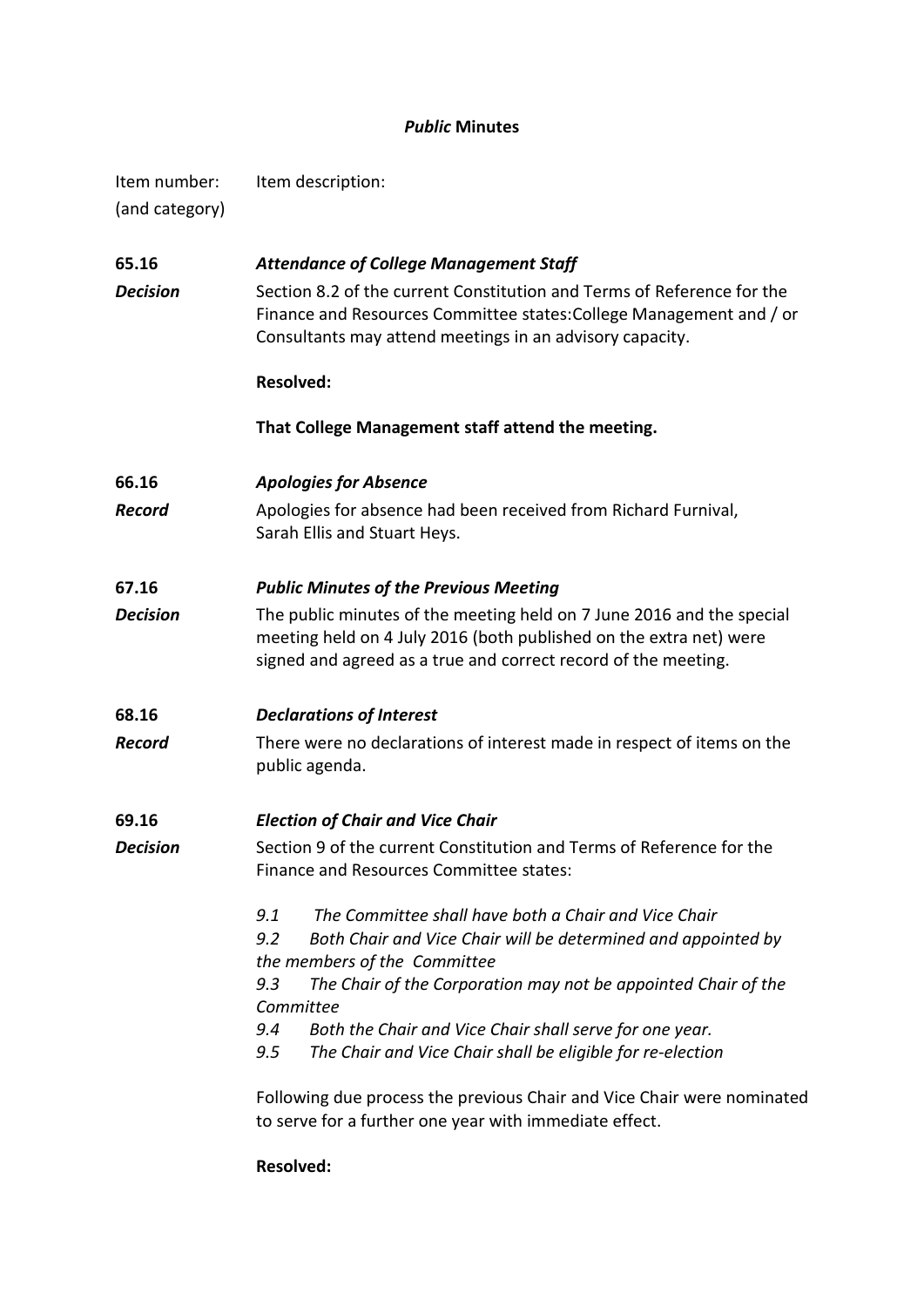- i. **That Ian Douglass be appointed Chair of Finance & Resources Committee**
- ii. **Clare Platt be appointed Vice Chair of Finance & Resources Committee.**

#### **70.16** *Strategic Plan Progress Report*

*Consultation* Finance & Resources Committee gave consideration to the final Strategic Plan report for the Committee for academic year 2015 / 2016 which showed performance against specific targets relating to recruitment, a range of feedback results, research and financial targets.

> Recruitment as anticipated and highlighted throughout the year had fallen below target.

Survey responses and statistics to support the statement, 'We will provide an outstanding teaching and learning experience' showed positive trends and were on target.

Key financial targets were met apart from a shortfall from Myerscough Ventures largely due to unfilled bed spaces and implications of the living wage. The turnover was slightly below profile but surplus before interest and before tax on disposals had exceeded profile.

97% of FE students had responded they had knowledge of the importance of safeguarding and PREVENT. It was confirmed 14 -16 students and Apprentices were also asked this question but the national HE survey had not included a question on this.

Finance & Resources Committee was rigorous in its challenge cross checking the report with financial performance and directional trends seeking assurance that the shortfall in recruitment over the year was due to the reasons put forward:

- Demographics falling 16-18 population
- FE target numbers being above the Colleges anticipated recruitment due to actual funding received.
- Numbers of apprentices completing beyond their timely end dates as the data cleansing exercise worked its way to completion as the College ensured the maximum number of starters completed their apprenticeships even if passed their planned end date and out of funding.

To add context, the three main funding contracts would be added to the report and management would report against income achieved to date.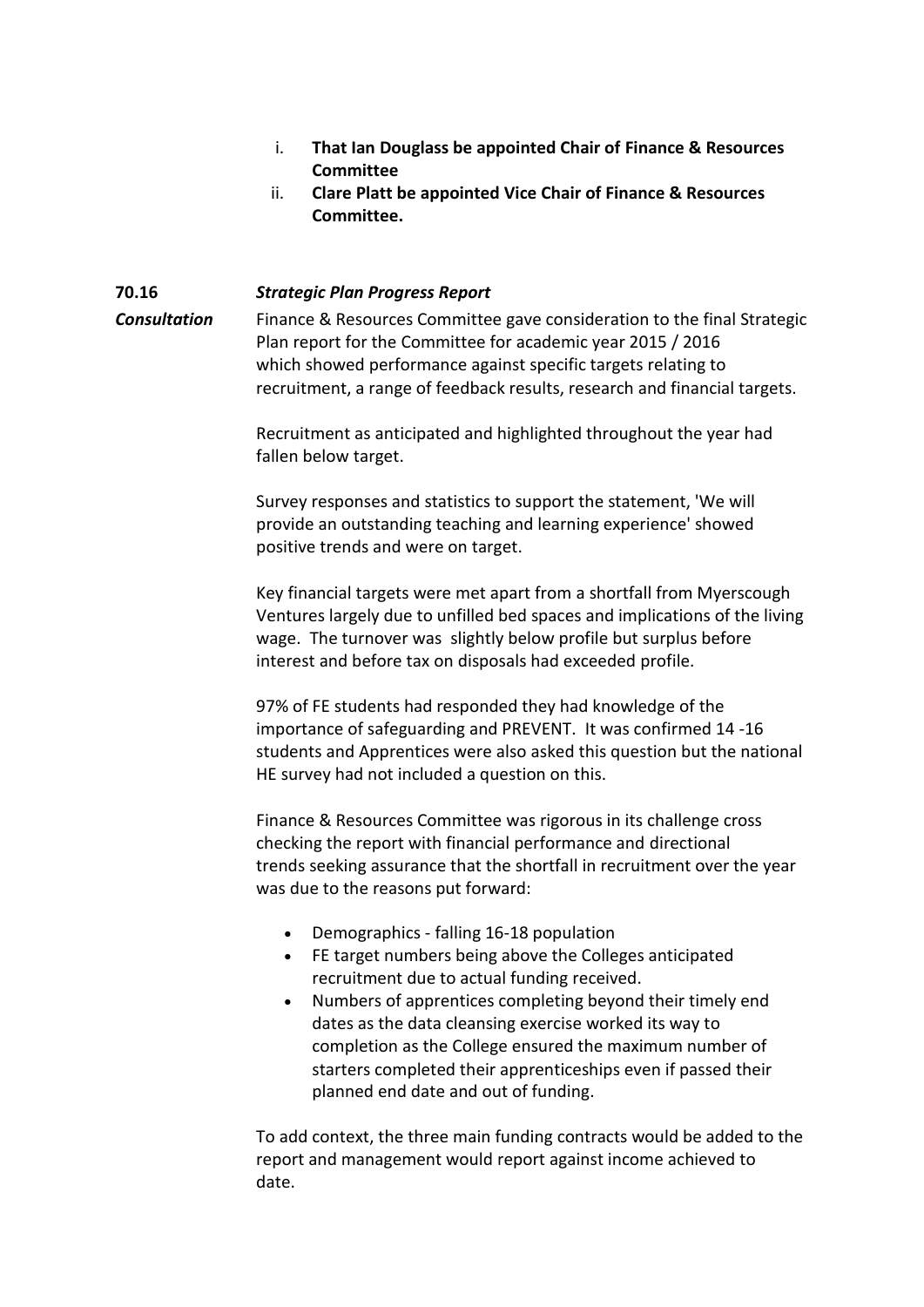Overall financial performance was strong which should support the challenge to maintain student numbers.

#### **Resolved:**

**That the Strategic Plan Progress Report be received.**

# **71.16** *Strategic Plan Targets for 2016 / 2017*

**Decision** Finance & Resources Committee gave consideration to the proposed Strategic Plan Targets for 2016 / 2017.

> The Committee received explanations concerning the recruitment targets noting a flat-line in HE and FE but growth in Apprentices. They were rigorous in their challenge seeking assurance that the numbers were achievable. Management had responded positively but did state that initial recruitment indicated meeting the full time Higher Education target would be a challenge. At this stage FE appeared to be up on last year but numbers could not be clarified until the term started and confirmed after the six week probationary period. College was still recruiting.

Finance & Resources Committee was pleased to note that Research income, as last year, had grown. A further increase was targeted, according to the agreed budget. The aspiration was for continued growth in this area.

The Committee considered the financial targets and noted the financial Health would remain 'Good'. The necessary approvals were in place to enable the College to continue the Capital Development programme. This was the second year College would record a grade of Good from its previous record of 'Outstanding' in the managed approach to deliver the Capital Plan and meet recruitment targets.Finance & Resources Committee discussed the current economic climate in terms of interest rate drops and requested Management look at options around Colleges current loans.

The number of active businesses was again projected to increase.

The report would be amended to include the key performance indicator, 'loan repayment cover'.

#### **Resolved:**

**That the Strategic Plan targets for 2016 / 2017 incorporating the inclusion of the loan repayment indicator be agreed.**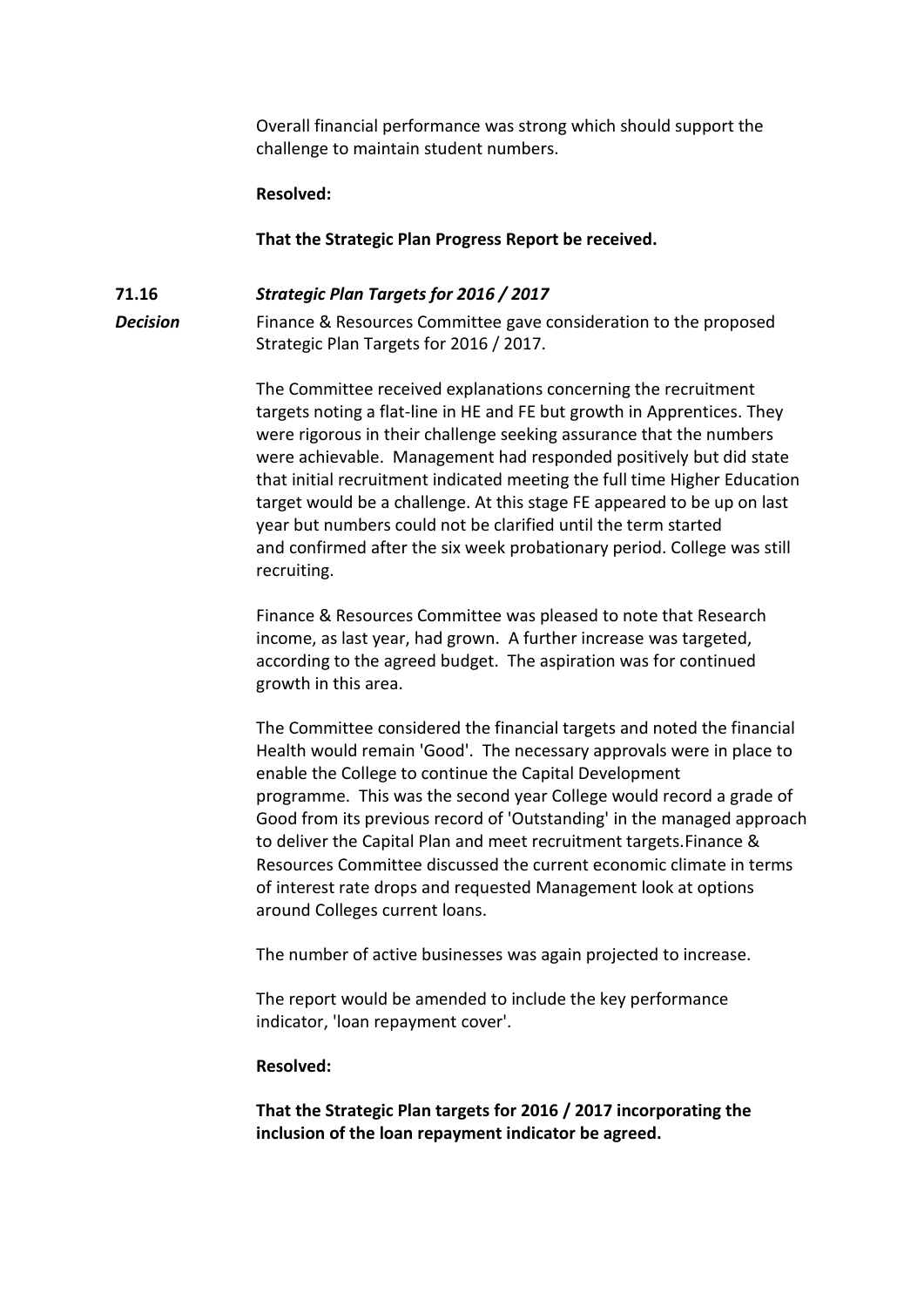# **72.16** *Financial Position Statement for the period ended 31 July 2016 Consultation* Consideration was given to the Financial Position Statement for the twelve months ended 31 July 2016.

The management accounts showed the College had generated a surplus of 1.37m which exceeded budget. The surplus as a percentage of income (Pre FRS17) was 4.8% which would ensure a surplus would be recorded after adjustments to the accounts from the FRS17 accounting charge. Income was down 3.67% on projections but ahead of last year.

Under education the income from HE numbers was down due to the HEFCE grant for direct student numbers being lagged. The DP Finance & Corporate Services was in negotiations with Uclan to secure this funding from them.

The balance sheet was healthy with the cash position remaining strong.

No uncertainties leading to significant doubt over Myerscough being a 'Going Concern' had been identified.

Apprentice & Skills income was short of target. Finance & Resources Committee was informed of significant new partnerships now in place.

Under Myerscough Ventures the shortfall in room occupancy was a concern and Finance & Resources Committee sought further information in view of the recent significant investment in that area. There were various initiatives to market the provision which included a change to eligibility criteria and bursary promotion. Management did also highlight consolidation of any empty spaces allowed an opportunity to convert twin rooms to the more desirable singles with en-suites. There was also an opportunity to explore potential use for conference delegates. It had been a difficult year for the farms with the fall in milk price resulting in projected revenue from milk being £70K down. Other costs had been controlled. A Director of Farming Innovation & Operations had been appointed who would take up his position in the new year following the retirement of the current Farm Manager. Members expressed their appreciation of Roger Leach's long service to the College.

In response to questions Finance & Resources Committee received explanations on the set up of the Strategic Investment Fund, a non recurrent fund for in year expenditure. It had been utilised to fund the Motorcycle Centre and website and intranet developments and other non-recurrent cost activities.

The outcome provided a score of 'Good' for financial health.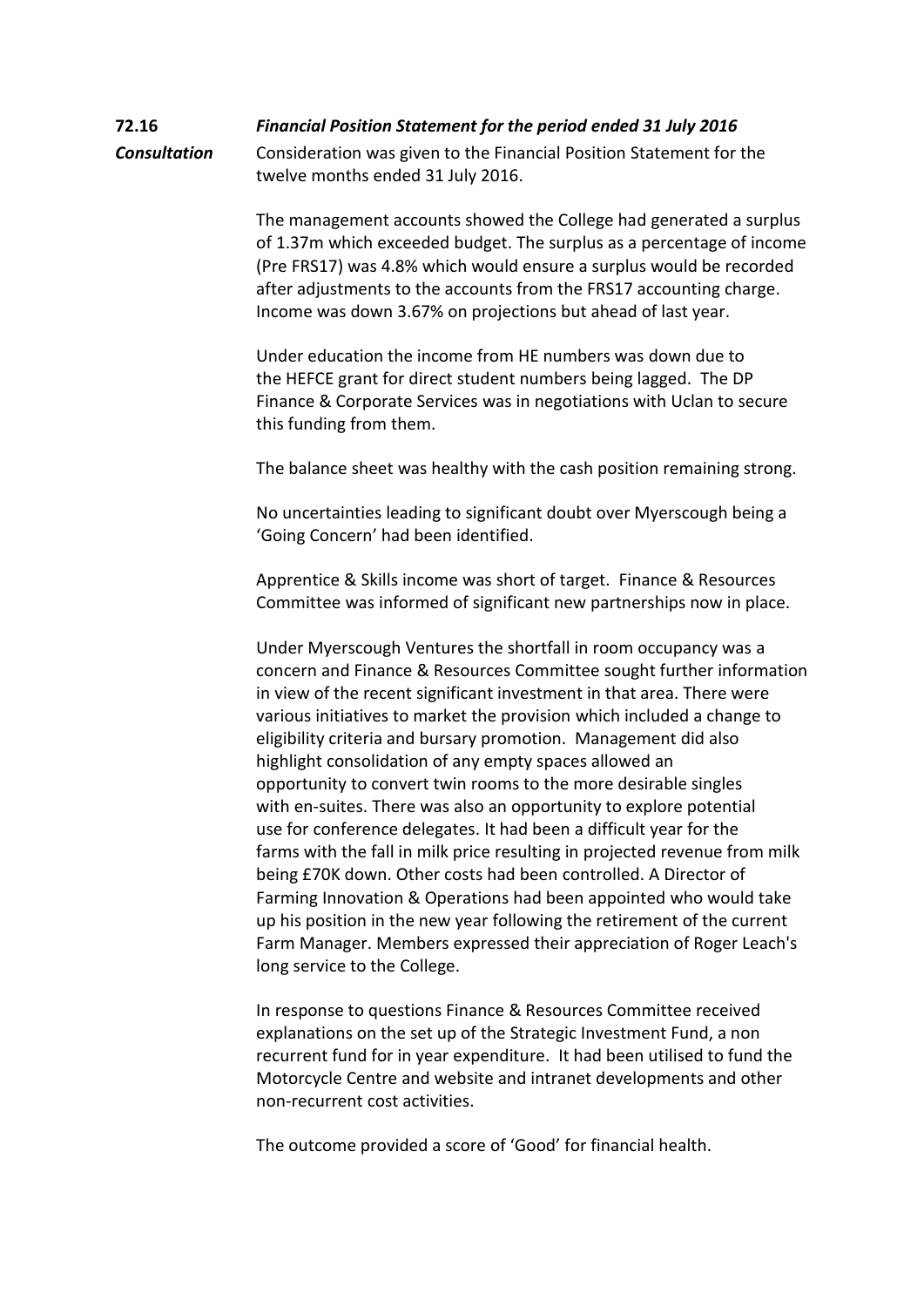After due consideration the Committee concluded that the accounts continued to show the College was in a sound financial position and objectives had been achieved.

#### **Resolved:**

**That the Financial Position Statement for the period ended 31 July 2016 be accepted and approved as submitted subject to final accounting adjustments.**

## **73.16** *Investment Funds including Interest to 31 July 2016*

*Consultation* Finance & Resources Committee gave consideration to the Investment Report.

> Total cumulative interest received on cash balances at the bank amounted to £23,306 at 31 July 2016. The total cash invested at the bank amounted to £4,191,997 which included £50,743 invested in the Euro account held by College as lead partner in a Leonardo project. Monies from this account would be transferred to Partners and to the Colleges current account in line with funding claims.

> Handelsbanken and Nat West had notified the College of an interest drop of 0.2%. The other banks were expected to follow. In view of the low returns the Deputy Principal Finance & Corporate Services would look at options around the loan agreements.

## **Resolved:**

**That the statement detailing investment funds including interest to 31 July 2016 be received.**

**74.16** *Capital and Revenue Cash Flow for the period ended 31 July 2016 Consultation* Finance & Resources Committee gave consideration to the Capital and Revenue Cash Flow for the period ended 31 July 2016 which was in line with the Financial forecast and included the proposed capital developments.

> Debtors were up as £500k was due to come into the accounts from an invoice raised in July to Lancashire LEP for FFIT expenditure to date with payment due in August.

## **Resolved:**

**That the statement detailing the capital and revenue cash flows for the period ending 31 July 2016 be received.**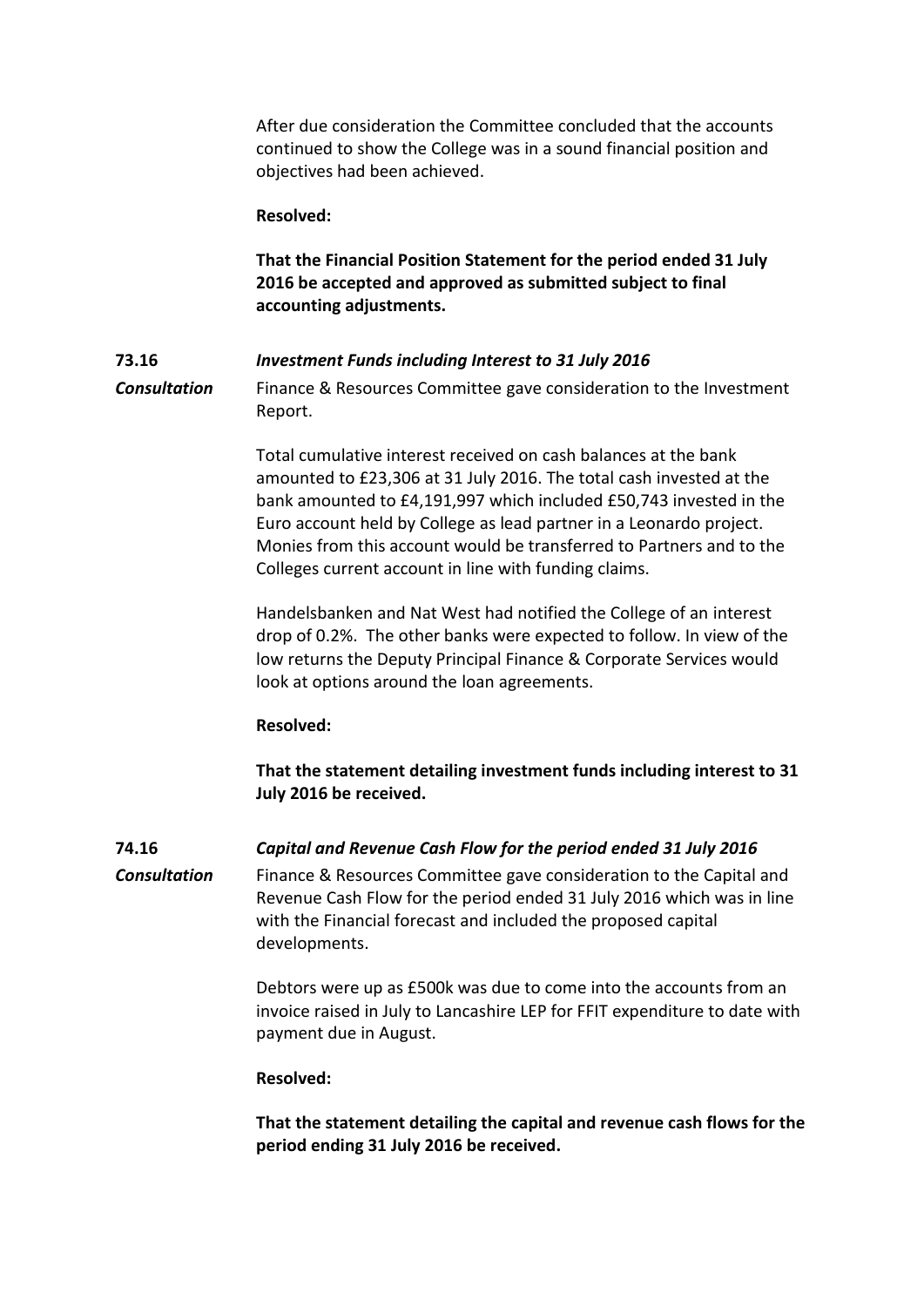# **75.16** *Myerscough Ventures Report to 31 July 2016*

*Consultation* Finance & Resources Committee gave consideration to the Myerscough Ventures Report for the twelve month period ending 31 July 2016.

> The contribution excluding the Farm was £1,655,616. With inclusion of the Farm, the contribution dropped to £1,553,962.

The contributions to overheads was shown after the allocation of direct costs associated with the activity.

All areas showed a positive contribution apart from the Farm, though incomes were below target.

Finance & Resources Committee extended their discussions from the previous item on the unfilled residential spaces which, along with the introduction of the living wage, had impacted on all areas.

#### **Resolved:**

**That the Financial Performance Report on Myerscough Ventures for the period ended 31 July 2016 be received.**

## **76.16** *Capital Expenditure Reports*

*Consultation* Finance & Resources Committee noted that projects were being delivered within agreed parameters and within time frames. There was 0.96% variance between the total 2015 / 2016 budget and the forecast outturn.

> After full discussion the Committee expressed its continued satisfaction with the progress made on the projects.

#### **Resolved:**

**That the Capital Expenditure Reports to 31 July 2016 be received.**

## **77.16** *Going Concern*

**Decision** "Going Concern' is a fundamental accounting concept for the preparation of financial statements. Corporation was required to satisfy itself that it would be reasonable to prepare the College's financial statements on a 'Going Concern' basis.

> Following consideration of the report the Committee concluded that no material uncertainties had been identified leading to significant doubt about 'Going Concern'. A statement to this effect would be included in the financial statements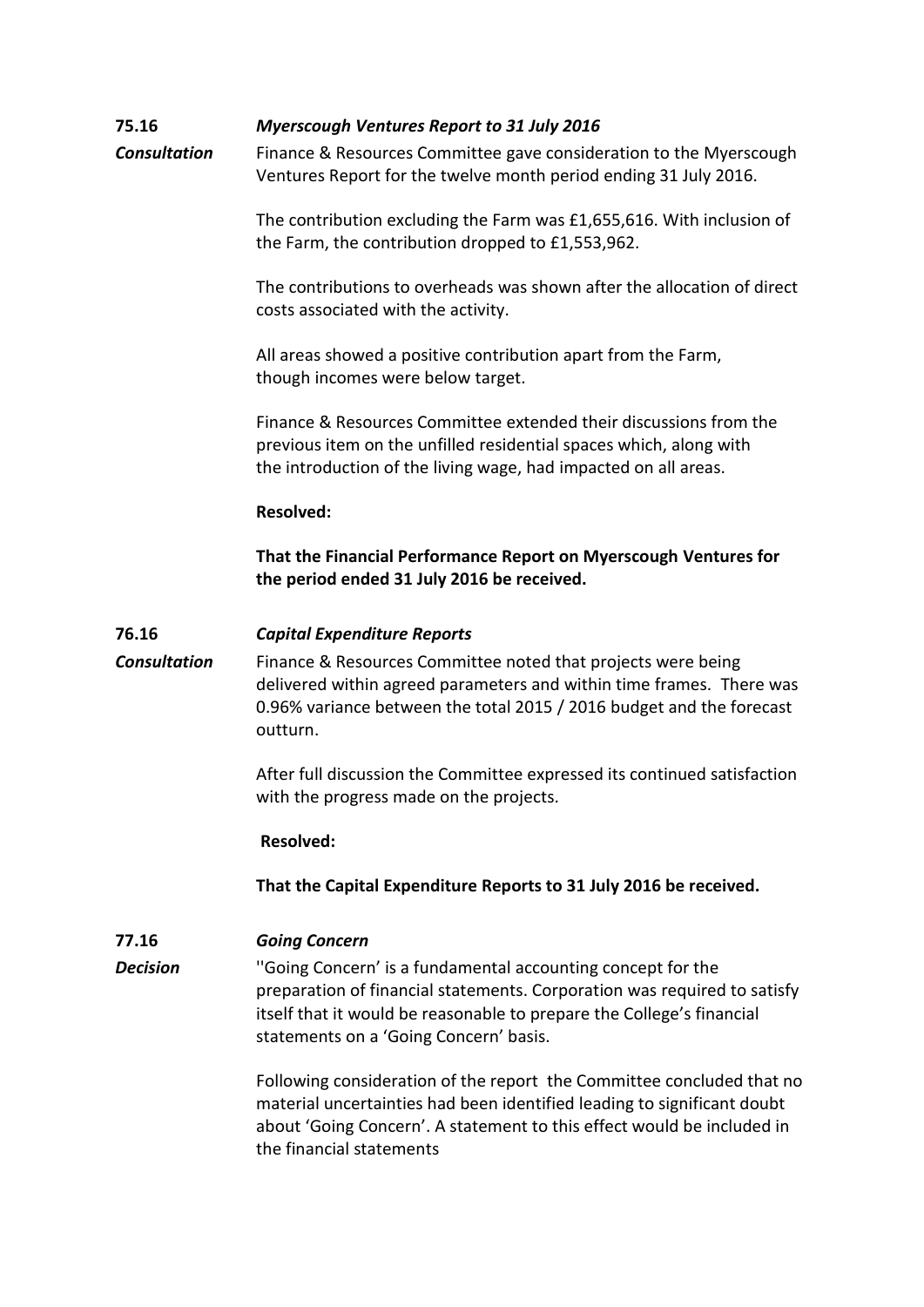**Resolved:**

**That Finance Committee recommended the assumption of 'Going Concern' in the preparation of the Colleges Financial Statements for 2015 / 2016.**

# **78.16** *Trade Debt Levels* **Decision** Finance & Resources Committee gave consideration to the report on Trade Debt Levels.

Commercial debt was higher than the previous year, £500k was due from the Lancashire Enterprise Partnership (LEP) and £63k was outstanding in relation to high needs funding from Councils. Student debt was higher by £235k. No one specific reason had been identified. Instalment plans were in place and in some cases over longer periods. Students were encouraged to pay up front but payment plan options were available.

In response to questions it was confirmed examination certificates were not held back in cases where debt existed.

## **Resolved:**

**That the Annual Trade Debt Levels Report be received.**

## **79.16** *Overseas Visits Annual Report for the Year ended 31 July 2016*

**Decision** Consideration was given to the Report on Overseas Visits for the Year Ended 31 July 2016.

> The contributions from third parties resulted in a cost to the College of £5,405 for 22 overseas visits to the value of £137,229. The report indicated student participation.

Following due consideration Finance & Resources Committee agreed the overseas trips provided worthwhile opportunities and experiences for the students and for those involved in research and networking on an international level.

## **Resolved:**

**That the Overseas Visits Annual Report for the Year Ended 31 July 2016 be received.**